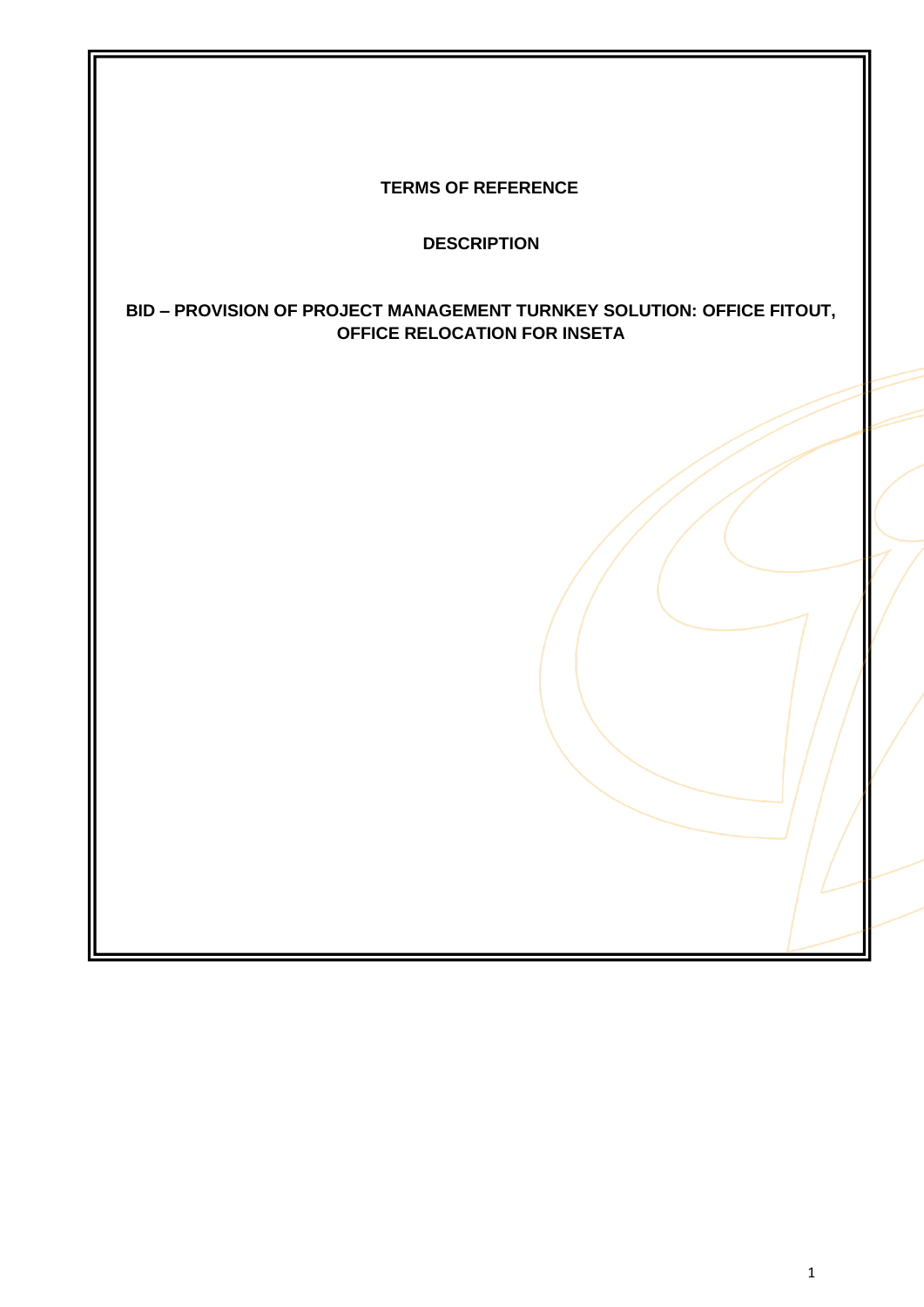

### **1. BACKGROUND**

- **1.1** The Insurance Sector Education and Training Authority (INSETA) is a public entity listed in schedule 3A of the PFMA and was established in March 2000. The INSETA must, in accordance with any prescribed requirements to perform in accordance with the Skills Development Act (SDA), the Skills Development Levies Act (SDLA), the Public Finance Management Act (PFMA), any other relevant legislation and the Constitution.
- **1.2** Therefore, the INSETA is requiring a suitability qualified service provider for the Provision of **Project Management Turnkey Solution: Office Fitout, Office Relocation For INSETA.**

### **2. SITUATION ANALYSIS**

- **2.1** INSETA currently occupy head office space at 37 Empire Road, Parktown, Johannesburg, 2193.
- 2.2 The continuing expansion of staff complement and service offering at INSETA means that the current space occupied no longer meets requirements including minimum requirements for Occupational Health & Safety Standards. This is further impacted by a lack of parking for both staff and visitors.
- **2.3** The current floor size occupied by INSETA at head office at 37 Empire Road, Parktown, Johannesburg is 2800m<sup>2</sup>. Based on the newly approved future organisational structure, INSETA is currently sourcing an office space of between 3500 $m^2$  and 4000 $m^2$ .

### **3. SCOPE OF WORK**

- **3.1** The INSETA requires the services of a professional service provider who will provide project management services that include relocation to new office, design planning, design layout and implementation, disposing and sourcing of office furniture to new offices – in line with INSETA supply chain management policies and processes.
- **3.2** The prospective bidder will be required to determine and assess the design as well as to develop the technical specifications *(as and when required)* that will form the basis for the procurement of suitable new office space for the INSETA and provide professional and technical advice throughout the project until relocation to new offices.
- **3.3** The envisaged floor space requirement is estimated to be between 3500 to 4000 (sqm) square meters.
- **3.4** The envisaged new lease is expected to commence 1st December 2022 *(preferably 1 st October 2022),* and therefore the awarded bidder is expected provided project plan aligned with the execution of goods or services to be ready for the said date.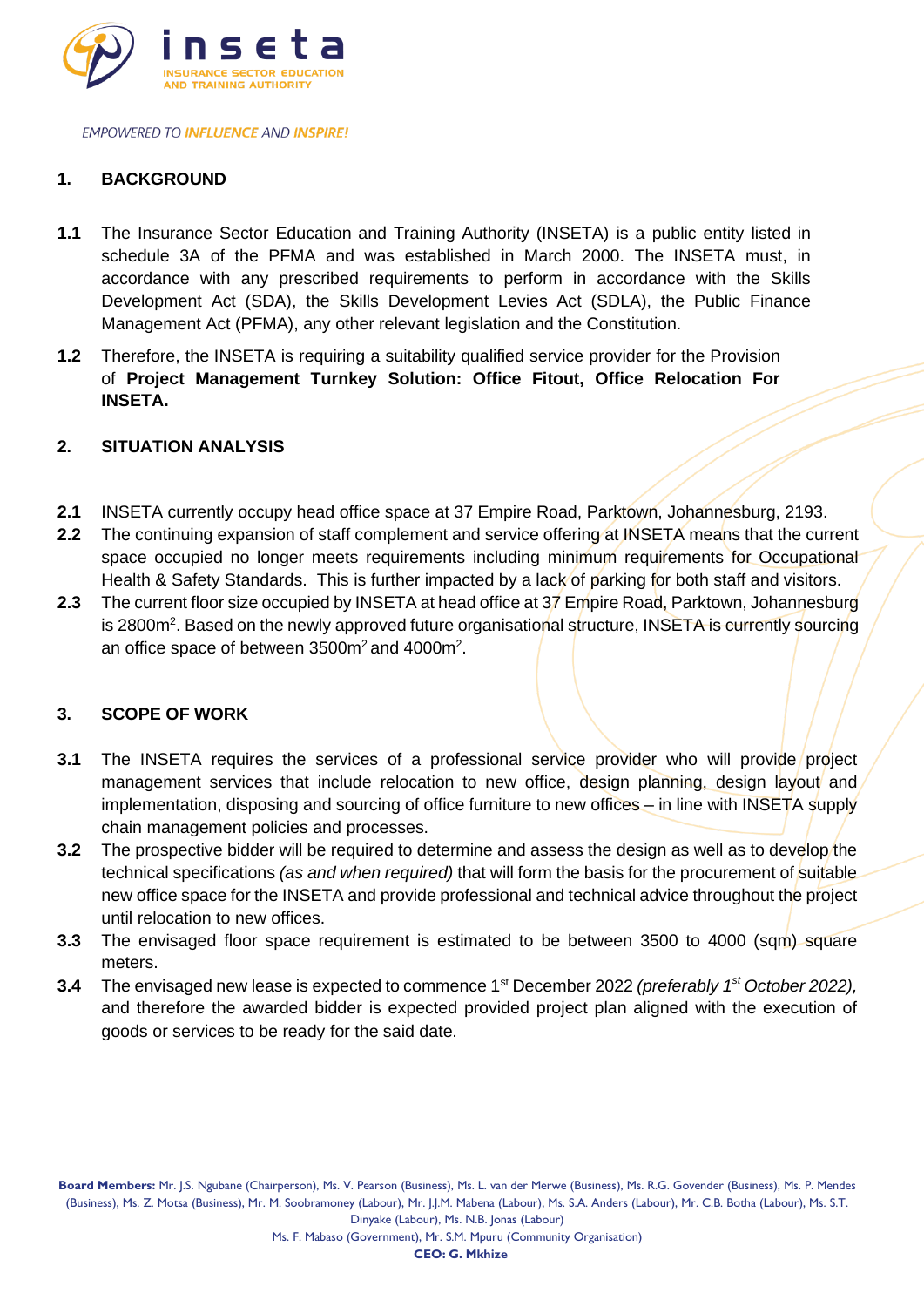

### **3.5 The scope of work will include:**

### 3.5.1. **Relocation:**

- a) Prepare and needs assessment, cost analysis and source on behalf of INSETA for staff and office relocation.
- b) Prepare a relocation methodology for all IT infrastructure and equipment including but not limited to server racks, UPS (Uninterrupted Power Supply).

### 3.5.2 **Design and layout:**

- a) Prepare and needs assessment, cost analysis and source on behalf of INSETA for office designs and layout after consultations with the INSETA building committee in line with the INSETA Corporate Identity Manual.
- 3.5.3. Source quotations and seek approval in line with the INSETA SCM Policies and Procedures.
- 3.5.4. Provide professional advice related to any building controls and regulations and including any professional and technical advice necessary for this kind of project.
- 3.5.5. Develop a relocation plan for the INSETA once offices are ready for occupation.
- *3.5.6.* Manage the acquisition of office furniture, fittings including filling lockable cabinets *(in line Minimum Information Security Standards- MISS), and delivery thereof.*
- 3.5.7. Manage the office fitout in line with the respective corporate identity manual of INSETA.
- 3.5.8. Compile a risk management plan in parallel with the project plan to mitigate all anticipated risks. (Risk register, impact, likelihood, and priority list, etc.).
- *3.5.9. Space requirements:*

| <b>REQUIREMENTS</b>                                                 |  |  | <b>Estimated number/size</b> |
|---------------------------------------------------------------------|--|--|------------------------------|
| Total space needed (GLA)                                            |  |  | 3500 $m2$ to 4000 $m2$       |
| Current / Future combined staff establishment                       |  |  | Between 120 & 150            |
| Parking (percentage of covered and or open) including 4x disabled   |  |  | 120 bays                     |
| parking                                                             |  |  |                              |
| INSETA's Executive office suites x5 (for each suite there must an   |  |  |                              |
| interleading office for the personal assistance - PA)               |  |  |                              |
| Board office x1                                                     |  |  |                              |
| Number Management office (glass office) x 13                        |  |  |                              |
| Enclosed Open plan ETQA area x10 including a lockable certification |  |  |                              |
| room                                                                |  |  |                              |
| HR office (enclosed open plan) x4                                   |  |  |                              |
| Staff (open plan) x 60                                              |  |  |                              |
| Canteen / Refreshment / Pause area                                  |  |  |                              |
| <b>Stationary stores</b>                                            |  |  |                              |
| <b>Furniture stores</b>                                             |  |  |                              |
| Sick Bay                                                            |  |  |                              |
| Security control room                                               |  |  |                              |

**Board Members:** Mr. J.S. Ngubane (Chairperson), Ms. V. Pearson (Business), Ms. L. van der Merwe (Business), Ms. R.G. Govender (Business), Ms. P. Mendes (Business), Ms. Z. Motsa (Business), Mr. M. Soobramoney (Labour), Mr. J.J.M. Mabena (Labour), Ms. S.A. Anders (Labour), Mr. C.B. Botha (Labour), Ms. S.T. Dinyake (Labour), Ms. N.B. Jonas (Labour)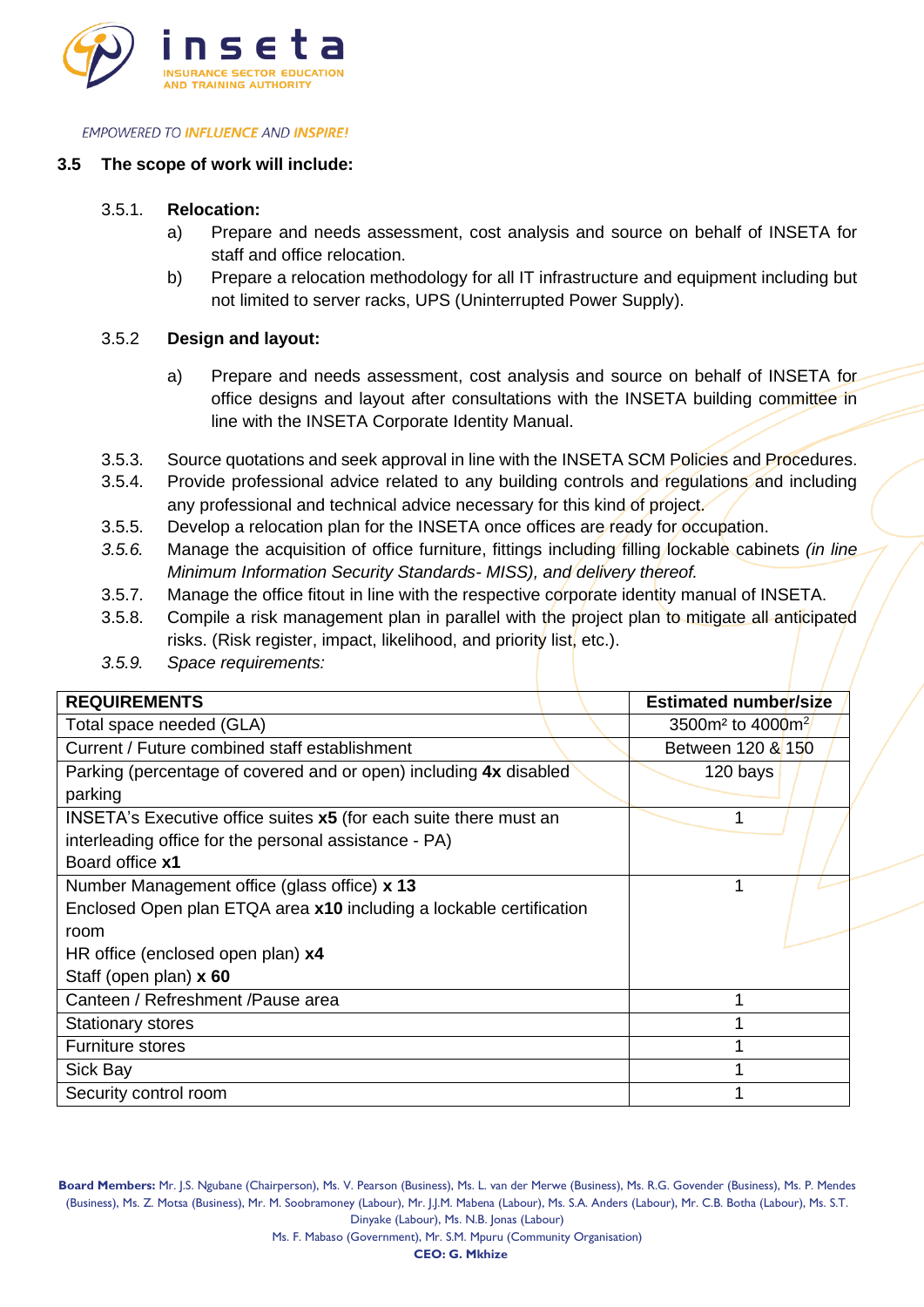

| <b>IT Server room:</b>                                           |   |
|------------------------------------------------------------------|---|
| Redundant air-conditioner                                        |   |
| Minimum power requirements: 3-phase, uninterrupted power         |   |
| supplier via UPS - 200KW (minimum) and non-UPS - 200KW           |   |
| (minimum). Both Non-UPS and UPS should have back-up              |   |
| generator power)                                                 |   |
| Fire suppression system - preferably FM200 gas                   |   |
| Fire resistant/retardant (4 hours) walls and access door. Raised |   |
| flooring.                                                        |   |
| Internet requirements:                                           | 1 |
| Accessibility to latest technology provided by major service     |   |
| providers (i.e., fibre ready building).                          |   |
| Archive area (Fire proofed)                                      | 5 |
| Storage rooms x 3Strong rooms x 2                                |   |
| <b>Boardrooms</b>                                                |   |
| 1 x Boardroom (25 people)                                        |   |
| 1 x Multifunction Conference Room that can be used as and        |   |
| when required (100 people)                                       |   |
| 1 x Executive boardroom (10 people)                              |   |
| 2 x Meeting Rooms $(5 - 6$ people)                               |   |
|                                                                  |   |
|                                                                  |   |
| <b>Bulk filling area x4</b>                                      |   |

### **4. DELIVERABLES**

- **4.1** Determination of the relocation and design layout requirements including the potential financial implications thereof:
	- 4.1.1 Approved Implementation Plan that would identify activities associated with an implementation of the project.
	- 4.1.2 Production of office layout drawings through any Computer-aided applications.
	- 4.1.3 All information is to be supplied to the INSETA both soft and hard copies and all documents must be made available in pdf format.
	- 4.1.4 Proposed Methodology and Project plan in line with the phases and requirements.
	- 4.1.5 Develop and design 3 mock-up designs to be approved by the INSETA.
	- 4.1.6 Project charter with clear suggested timelines and deliverables to implement the whole project.
	- 4.1.7 The successful service provider will be required to sign a service level agreement prior to execution of work.
	- 4.1.8 Submit the report that would include the proposed office refurbishment diagrams/plans.

**Board Members:** Mr. J.S. Ngubane (Chairperson), Ms. V. Pearson (Business), Ms. L. van der Merwe (Business), Ms. R.G. Govender (Business), Ms. P. Mendes (Business), Ms. Z. Motsa (Business), Mr. M. Soobramoney (Labour), Mr. J.J.M. Mabena (Labour), Ms. S.A. Anders (Labour), Mr. C.B. Botha (Labour), Ms. S.T. Dinyake (Labour), Ms. N.B. Jonas (Labour)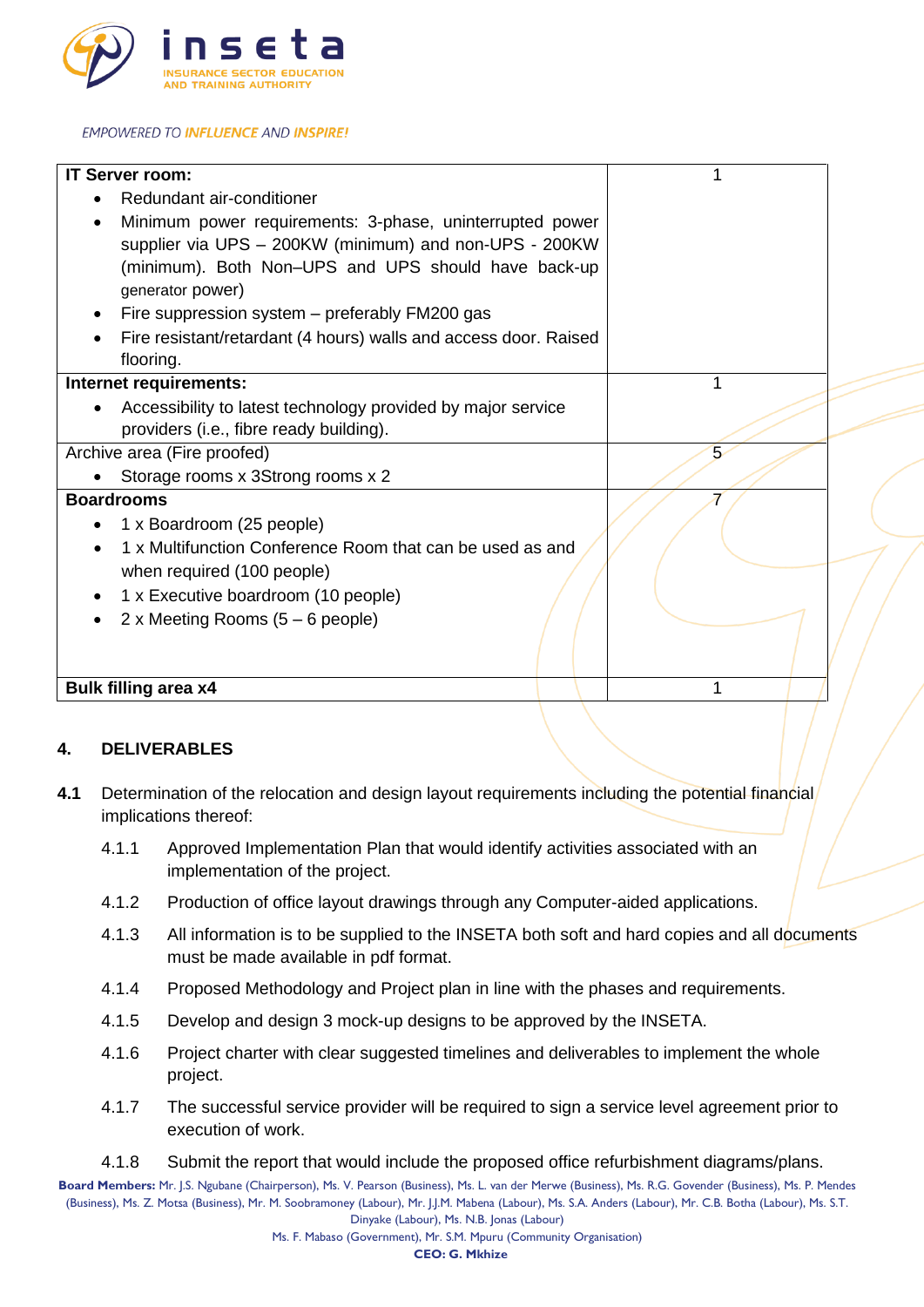

- 4.1.9 Terms of reference /specifications for office refurbishment and office designs.
- 4.1.10 The Professional Service Provider appointed shall be given instructions by or shall report to the Corporate Services Executive (Project Sponsor) and a Building Committee established by the CEO.

### **4.3 INTELLECTUAL PROPERTY**

4.3.1 The INSETA take ownership of any reports, any work and other intellectual property that will arise out of this project.

### **4.4 PROJECT PROPOSAL**

Service Providers wishing to submit proposals are required to include documents of statements on the following:

- 4.4.1 A short profile of the company or entity.<br>4.4.2 A list and organisational structure of suit
- 4.4.2 A list and organisational structure of suitable human resource expertise to undertake the task of this nature.
- 4.4.3 Details of administration and financial controls, monitoring and evaluation in place.
- 4.4.4 Auditing controls in place.<br>4.4.5 Infrastructural capacity for
- Infrastructural capacity for the project; (provide a list) available capacity or outsourced
- 4.4.6 Number and equity profile of the project team and their experience.
- 4.4.7 Project plan showing how the entity will manage the project.
- 4.4.8 Details of the cost / fee breakdown for the services to be rendered.

### **5. TIMEFRAMES**

**5.1** The duration of the contract will be for period of **9 months** – from signing of the contract **(allowing for the completion of the projects including potential snag list)**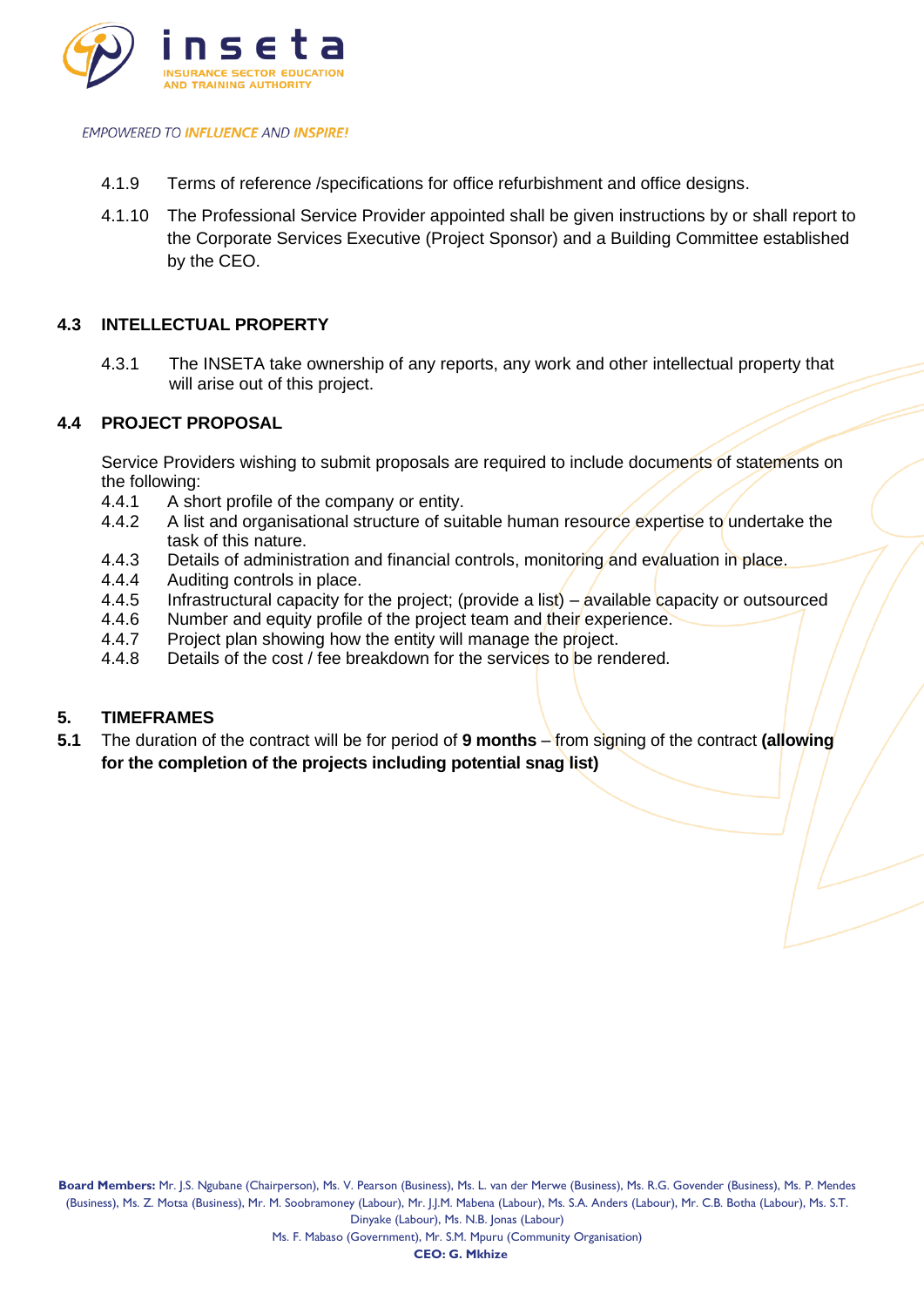

# **6. CONTRACTUAL OBLIGATION**

- **6.1** Bidders to fully complete SBD 3.1 including all applicable costs, in South African Rands (including VAT)
- **6.2** In the case of the service provider using sub-contractors, the former will be responsible for ensuring delivery of services from any such sub-contractors and for making any payments to such subcontractors.
- **6.3** The above hours are an estimate and guide for the duration of the contract.
- **6.4** The costing for the furniture will be agreed upon before the third phase is undertaken and be approved by INSETA, however estimates must be provided for budgetary and accrual purposes.
- **6.5 Bidder will be subjected to performance review in terms of measuring satisfactory performance - monthly**
- **6.6** The successful bidder will be required to have adequate professional indemnity as well as liability insurance in place **(upon parties contracting).**
- **6.7** Bidders are required to fully comply with the relevant SCM Legislative Framework as well as application of regulatory and prescripts. Bidders are also required to take all reasonable steps to protect information, in line with the provisions of the POPIA 4/of 2014.
- **6.8** Indemnity Cover of more than 10 million (Attach Copy of the Insurance Cover) **(upon parties contracting)**
- **6.9** Letter of Good Standing from labour (Attach Certificate) **(upon parties contracting)**

### **7. ABSENCE OF OBLIGATION & CONFIDENTIALITY**

- **7.1** No legal or other obligation shall arise between the service provider and INSETA unless/untilboth parties have signed a formal contract or Service Level Agreement in place.
- **7.2** The Contract site is at **INSETA (as and when required).**

### **8. WORKMEN AND SUPERVISION ON SITE**

**8.1** The service provider shall be held responsible for the conduct of his employees and the conduct of his sub-contractor's employees for the full duration of the contract.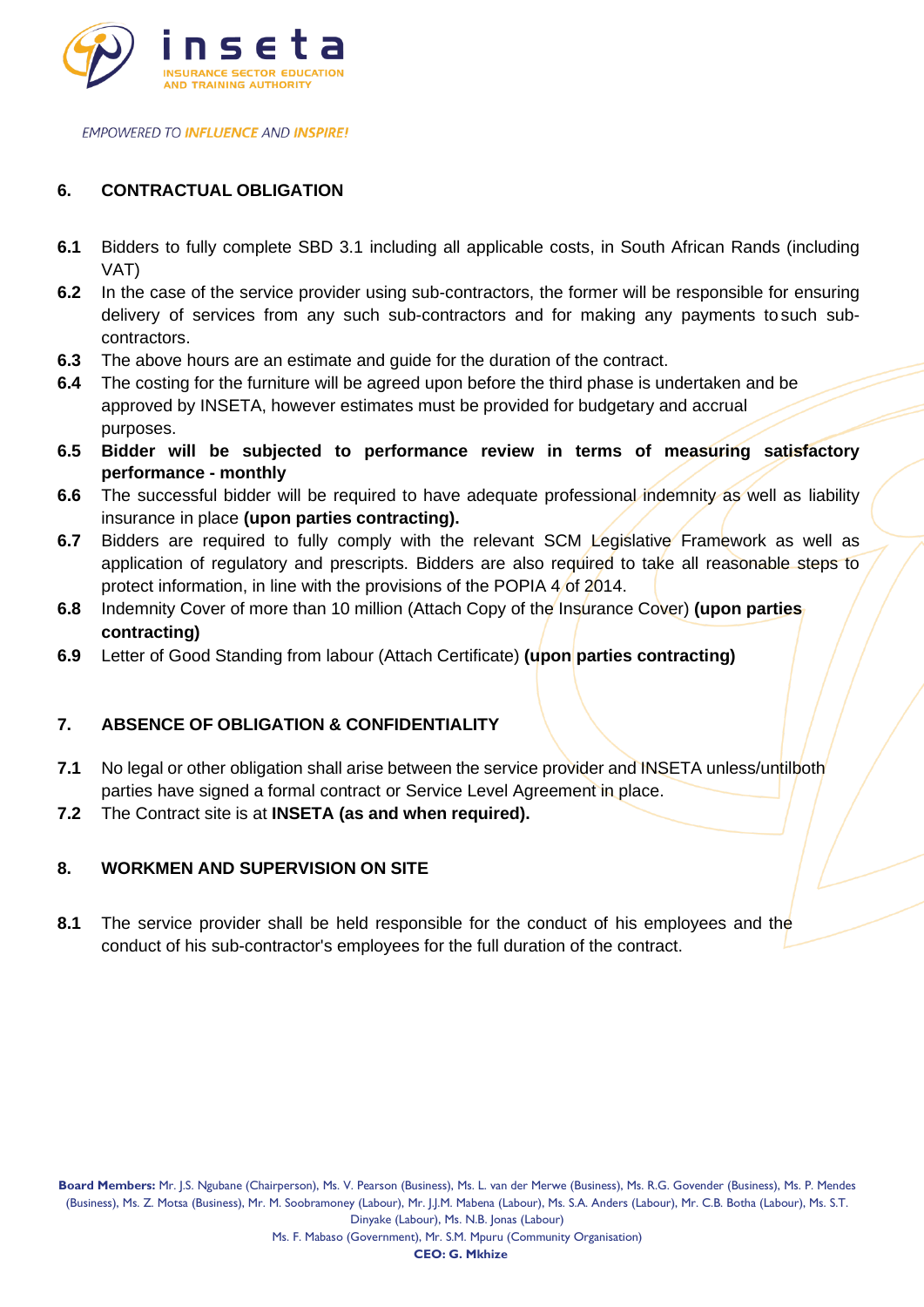

## **9. PREQUALIFICATION CRITERIA (Phase 1)**

- **9.1** Proof of registration on CSD *(Central Supplier Database) – full CSD report.*
- **9.2** Submission of a complete, sign and submit and Standard Bid Document (SBD) 4 Bidder disclosure.
- **9.3** Bidder must provide a valid BBBEE Certificate (accredited by SANAS only) or Sworn Affidavit (in as prescribed or CIPC or DTI template)

*Note: All bidders who do not comply with the items listed above will be disqualified.*

### **10. MANDATORY CRITERIA (Phase 2)**

- **10.1 INSETA seeks proof of any of the following valid registrations:** *(in terms of relevant expertise)*
	- 10.1.1 Proof of valid registration SACPCMP (South African Council for the Project and Construction Management Professions *– applicable to Project Management Professionals* **or**,
	- 10.1.2 Proof valid registration EAAB (Estate Agency Affairs Board) *– applicable to Property Brokers Professionals* **or,**
	- 10.1.3 Proof registration with SACAP (South African Council for Architectural Profession) applicable to Architectural Professionals.

*Note: All bidders who do not comply with the items listed above will be disqualified.*

### **11. EVALUATION CRITERIA**

**11.1** Responses will be evaluated using a predetermined set of evaluation criteria. The evaluation criteria is designed to reflect the INSETA's requirements in terms of identifying a suitable service provider and ensure the selection process is transparent and affords all the bidders a fair opportunity for evaluation and selection.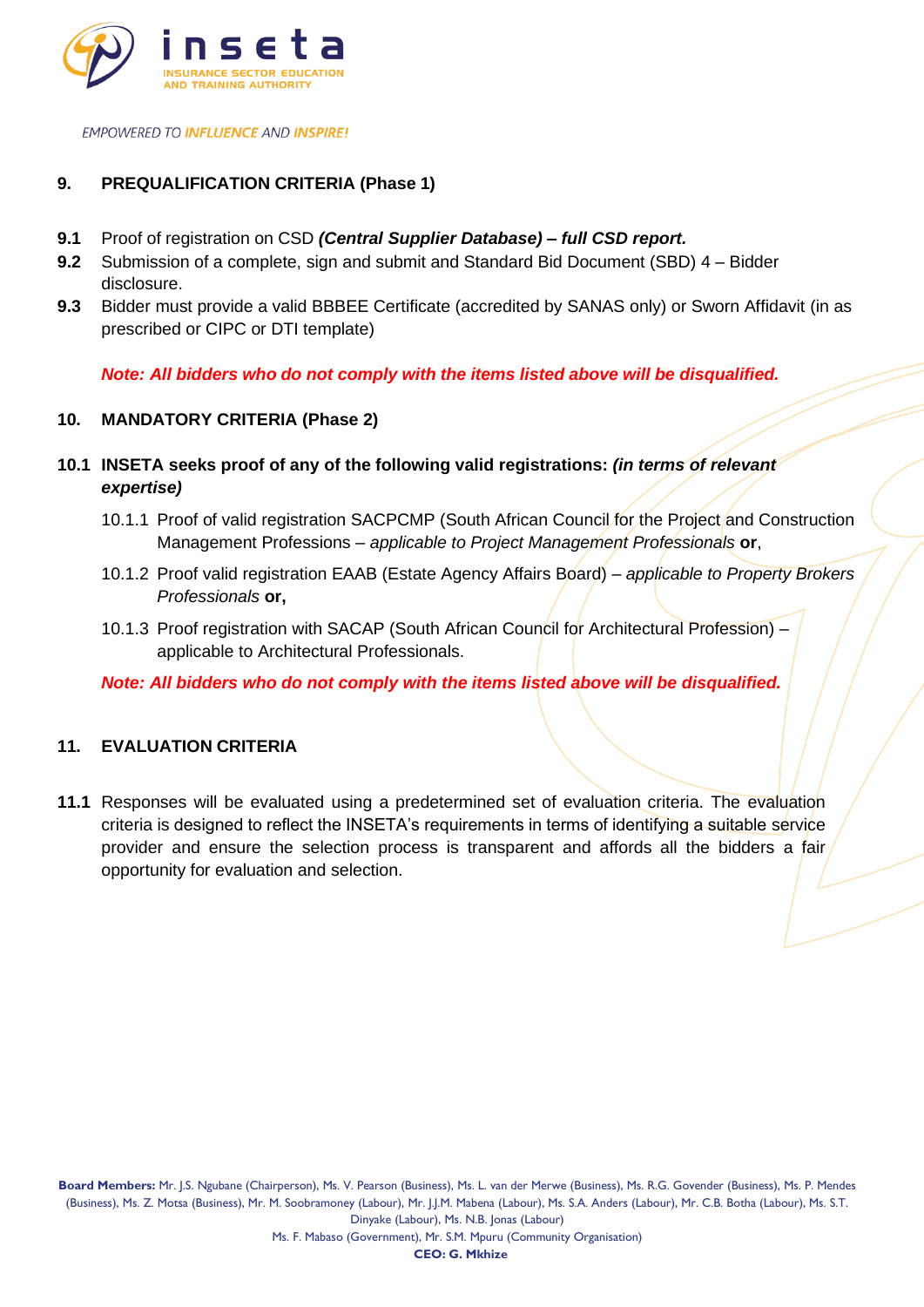

## **11.2 Functional Evaluation threshold (Phase 3)**

11.4.1 The tender submission will be functionally evaluated out of a **minimum of 70 points – any bidder who scores less than 70** will not be considered for further evaluation (Phase 4), **maximum score is 100 Price and BBBEE.**

### **11.3 Functional Evaluation Criteria Phase 3:**

The evaluation is based on functionality, which will be evaluated using the following criteria and points:

| <b>Evaluation Area</b>                                          | <b>Evaluation Criterion</b>                                                                                                                                                                                                                                                                                                                                                                                                                                                                                                                                                                                                                                                                                                                                                                                   | <b>Maximum</b><br><b>Points</b> |
|-----------------------------------------------------------------|---------------------------------------------------------------------------------------------------------------------------------------------------------------------------------------------------------------------------------------------------------------------------------------------------------------------------------------------------------------------------------------------------------------------------------------------------------------------------------------------------------------------------------------------------------------------------------------------------------------------------------------------------------------------------------------------------------------------------------------------------------------------------------------------------------------|---------------------------------|
| Methodology                                                     | The bidder must include a detailed methodology demonstrating the plan to<br>deliver on the task or assignment including timelines, team line to their task or<br>role, support required from the INSETA as well as reporting requirements<br>reflecting the objective deliverables measurable, payment Milestone linked to<br>deliverables in line with the scope work presented. $=$ 40 points<br>Failure to provide evidence non- compliance $\neq 0$ Points                                                                                                                                                                                                                                                                                                                                                | 40                              |
| Experience of the<br>firm or company in<br>delivering           | Experience will be assessed in relation to the to the field of expertise required<br>to achieve the intended outcome of the project. The bidder must reflect the<br>company's previous experience in areas comparable the following delivered<br>project deliverables:<br>to the entire office relocation on corporate or commercial buildings - the<br>bidder must identify the project description, role played and the project<br>value.<br>Bidder must provide reference letters on a company letterhead, dated, and<br>signed with contactable email address.<br>Minimum 2 projects completed = $15$ points<br>Above 2 projects completed = $30$ points<br>Bidders to note that due diligence will be conducted against received<br>references.<br>Failure to provide evidence on- compliance = 0 Points | 30                              |
| <b>Samples of previous</b><br>work and Portfolio<br>of evidence | The Bidder to submit with the proposal the portfolio of evidence (in line with $ 30 $<br>submitted reference letters) to demonstrate the (Attach previous pictures of<br>the requirement in a readable Memory stick as part of your submission.)<br>Minimum 2 projects completed = $15$ points<br>Above projects completed = 30 points<br>Bidders to note that due diligence will be conducted against received<br>references.<br>Failure to provide evidence on- compliance = 0 Points                                                                                                                                                                                                                                                                                                                       |                                 |
| <b>Total</b>                                                    |                                                                                                                                                                                                                                                                                                                                                                                                                                                                                                                                                                                                                                                                                                                                                                                                               | <b>100</b>                      |

**Board Members:** Mr. J.S. Ngubane (Chairperson), Ms. V. Pearson (Business), Ms. L. van der Merwe (Business), Ms. R.G. Govender (Business), Ms. P. Mendes (Business), Ms. Z. Motsa (Business), Mr. M. Soobramoney (Labour), Mr. J.J.M. Mabena (Labour), Ms. S.A. Anders (Labour), Mr. C.B. Botha (Labour), Ms. S.T. Dinyake (Labour), Ms. N.B. Jonas (Labour)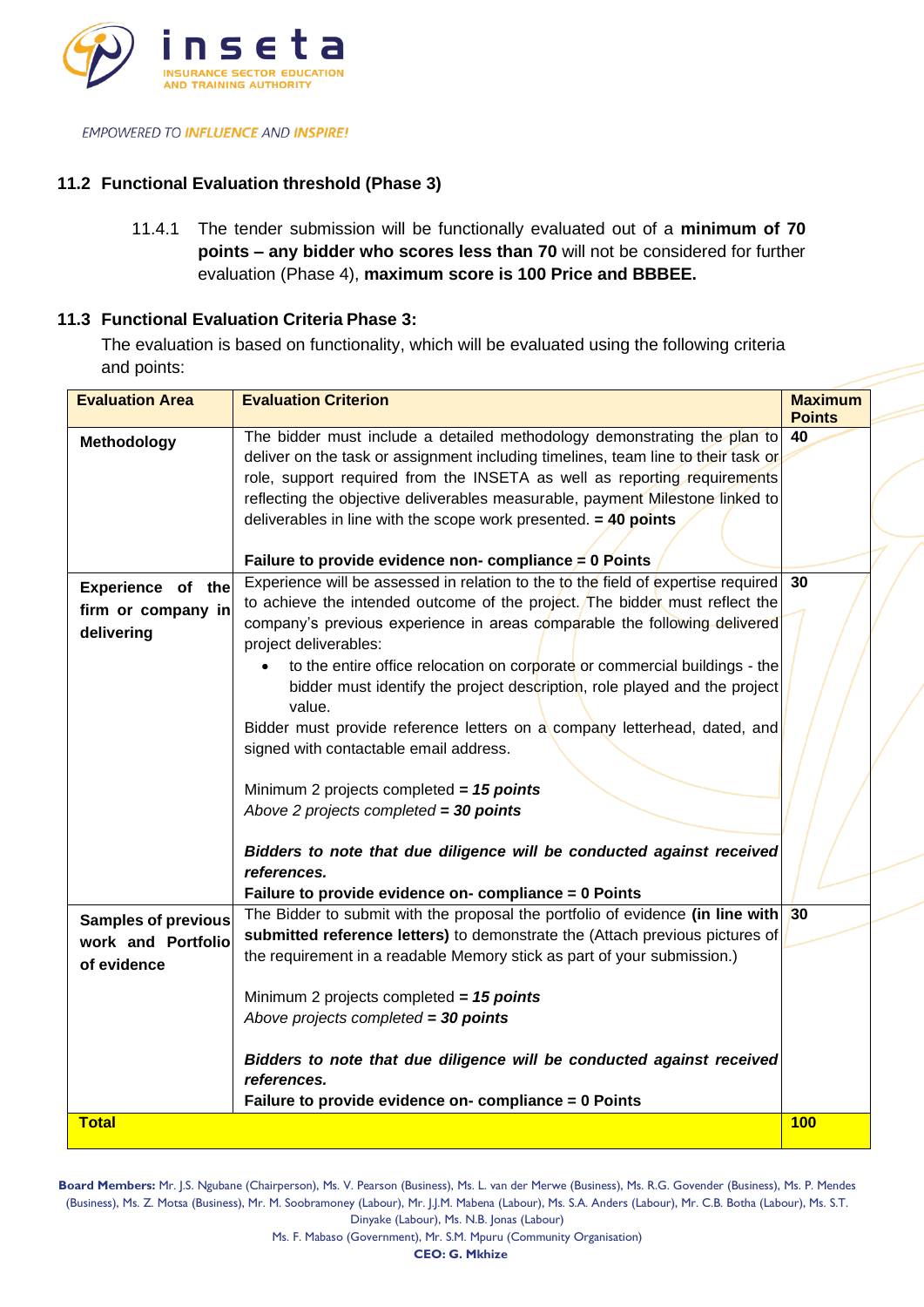

- 11.4.1 Bidders who obtained less than the minimum threshold of **70 points** will be declarednonresponsive and therefore will not be eligible for **evaluation of BBBEE & Price Preference.**
- **11.5** Preference Evaluation

## 11.5.1 **BBBEE and Price**

As the tender **price is estimated to be between R30 000 and R50 million including VAT**, the tender responseswill be evaluated on the **80/20**-point system.

## **12. ADJUDICATION USING A POINT SYSTEM**

- **12.5** The bidder obtaining the highest number of total points will be awarded the contract unless objective criteria justify the award to another bidder.
- **12.6** Preference points shall be calculated after process has been brought to a comparative basistaking into account all factors of non-firm prices.
- **12.7** In the event that two or more bids have scored equal points in terms of price and preference points for BBBEE, the successful bid must be the one scoring the highest number of preference points for BBBEE - in terms of PPPFA Act 5 of 2000.
- **12.8** However, when functionality is part of the evaluation process and two or more bids have scored equal points for BBBEE, the successful bid must be the one scoring the highest score for functionality.
- **12.9** Should two or more bids be equal in all respect, the award shall be decided by the drawing of lots.

# **13. POINTS AWARDED FOR PRICE AND BBBEE PREFERENCE POINT**

### The **80/20** preference point system

A maximum of **80** points is allocated for price on the following basis:

 $Ps = 80$  {1- (Pt – P min)}

P min

Where:

| Ps   | Points scored for comparative price of bid under |
|------|--------------------------------------------------|
|      | Consideration                                    |
| Pt.  | Comparative price of bid under consideration     |
| Pmin | Comparative price of lowest acceptable bid       |

**Board Members:** Mr. J.S. Ngubane (Chairperson), Ms. V. Pearson (Business), Ms. L. van der Merwe (Business), Ms. R.G. Govender (Business), Ms. P. Mendes (Business), Ms. Z. Motsa (Business), Mr. M. Soobramoney (Labour), Mr. J.J.M. Mabena (Labour), Ms. S.A. Anders (Labour), Mr. C.B. Botha (Labour), Ms. S.T. Dinyake (Labour), Ms. N.B. Jonas (Labour)

**CEO: G. Mkhize**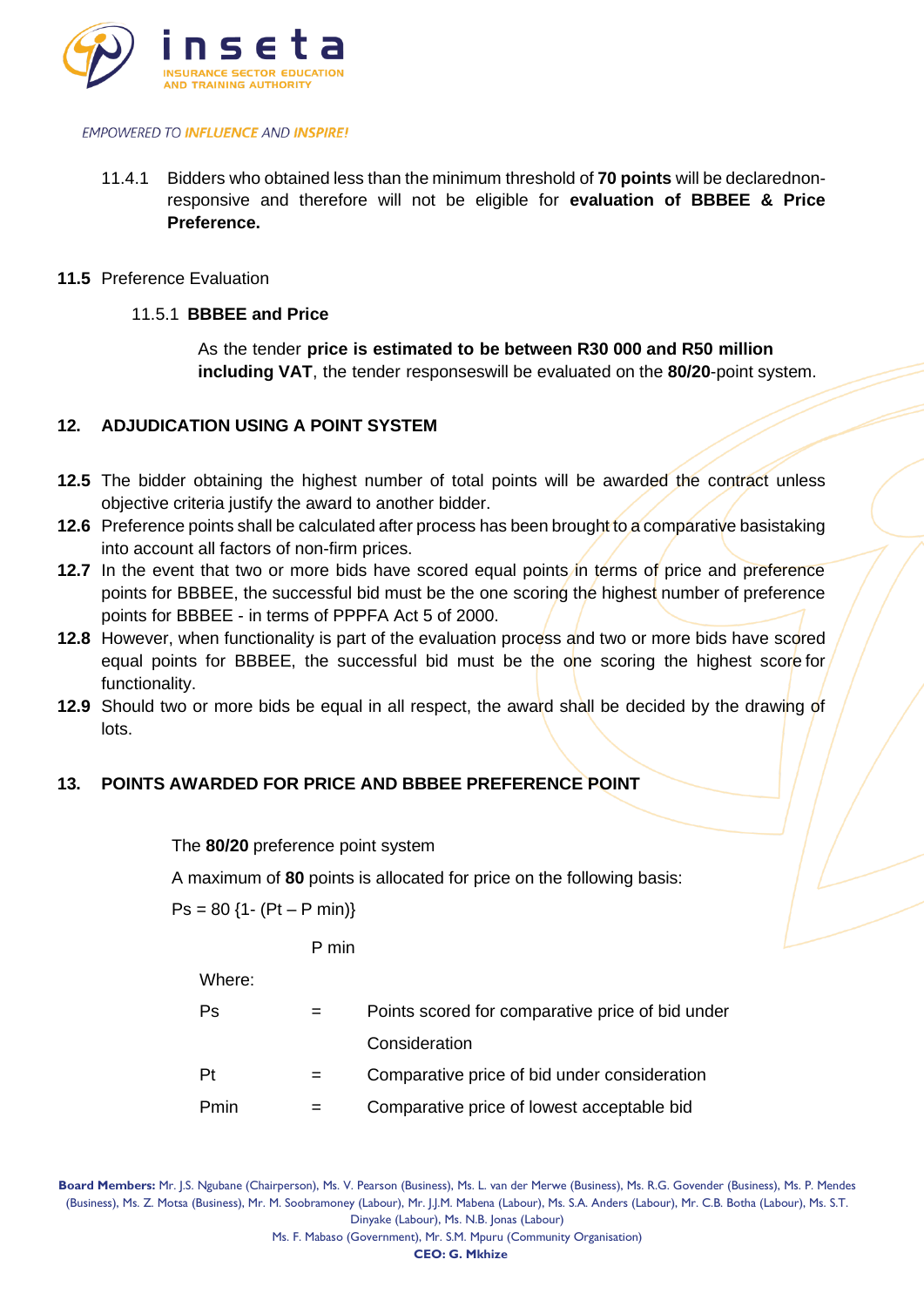

## **14. B-BBEE PREFERENTIAL POINTS WILL BE AWARDED AS FOLLOWS:**

| <b>B-BBEE Status Level of contributor</b> | Number of points 80/20 system |
|-------------------------------------------|-------------------------------|
| $\mathbf{1}$                              | 20                            |
| 2                                         | 18                            |
| 3                                         | 14                            |
| 4                                         | 12                            |
| 5                                         | 8                             |
| $6\phantom{1}6$                           | 6                             |
| $\overline{7}$                            | $\overline{4}$                |
| 8                                         | $\overline{2}$                |
| Non-compliant contributor                 | 0                             |

- **14.1** Bidders who qualify as EME's and QSE's in terms of the B-BBEE Act must submit a Sworn affidavit. Misrepresentation of information constitutes a criminal offence.
- **14.2** Bidders other than EME's or QSE's must submit their original and valid B-BBEE status levelverification certificate or a certified copy thereof, substantiating their B-BBEE rating issued by SANAS.
- **14.3** Tertiary institutions and public entities will be required to submit their B-BBEE status level certificates in terms of the specialized scorecard contained in the B-BBEE Codes of Good Practice.

### **14.4 Consortium**

- 14.4.1. A consortium is an association of two or more individuals, companies, organisations or governments (or any combination of these entities) with the objective of participating in a common activity or pooling their resources for achieving a common goal.
- 14.4.2. A consortium requires that each participant retains its separate legal status and the consortium's control over each participant is generally limited to activities involving the joint endeavour, particularly the division of profits. A consortium is formed by contract, which delignates the rights and obligations of each member.
- 14.4.3. In a consortium, only the lead bidder's credentials both in terms of financial and technical qualifications are considered. Therefore, the interpretation and application to a RFQ/Bid process is such that the lead partner is identified and the following requirements are required as follows:
	- **a) Lead Partner**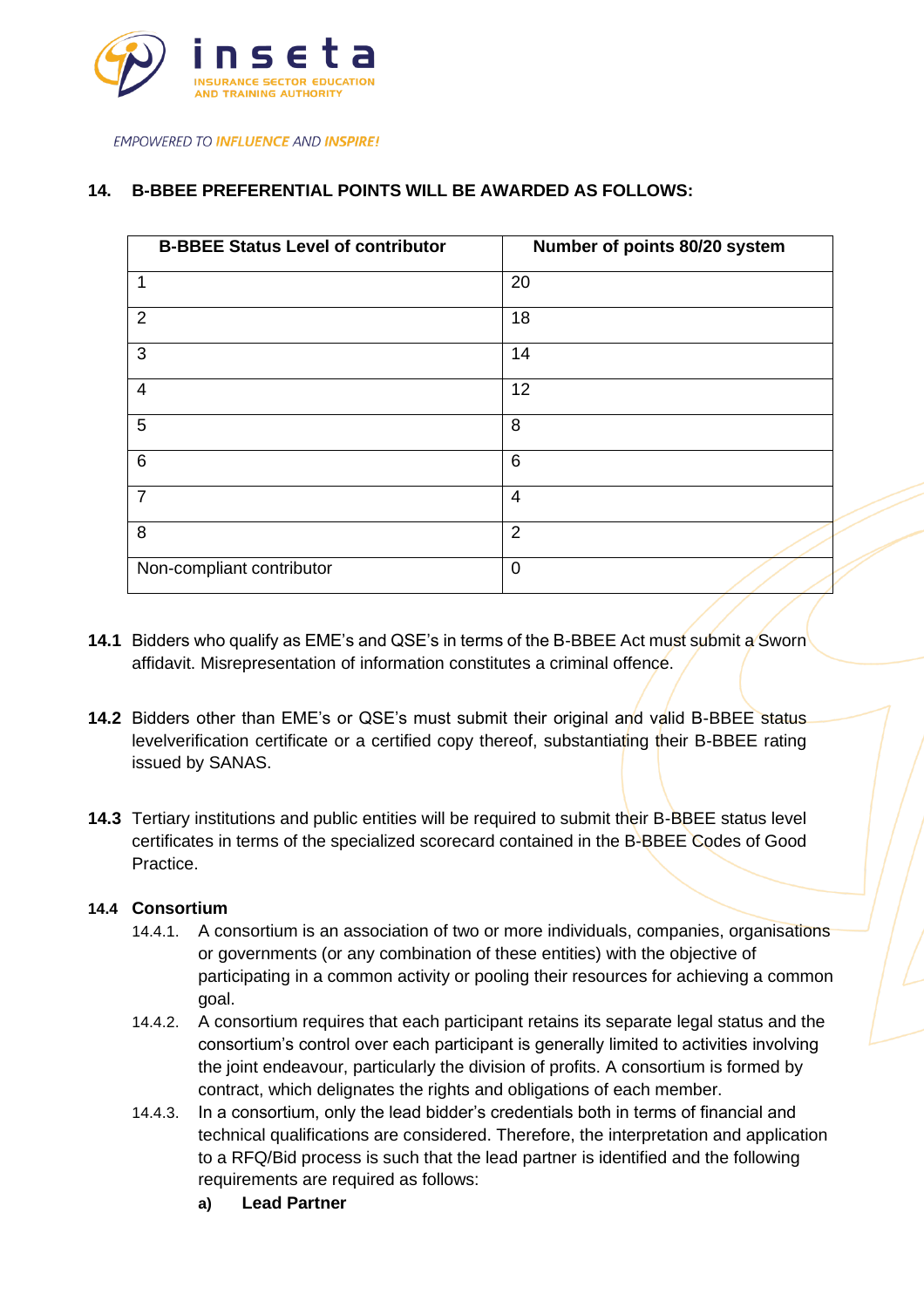

- **-** All administrative documents (consortium agreement between the lead partner and the partner)
- **-** Technical requirements (which will show in the proposal and other requirements why the need for the consortium, which for all intent and purpose fulfils the requirements of the bid through combination of skills)
- **b) Partner**
	- **-** Proof of CSD registration.
	- **-** Tax Pin.
	- **-** BBBEE Sworn-Affidavit.
	- **-** SBD 4
	- **-** SBD 6
- 14.4.4. It should be taken into cognisance that although the lead partner is the qualifying entity, the partner should prove that it can do business with state-owned entities, through CSD registration, proof that the taxes are compliant, its level of BBBEE status in order to align with the BBBEE status level required by the BID, declare interest and answer questions that it is not a disqualified entity with the National Treasury. The foregoing ensures compliance from an SCM process perspective that the consortium is in order.
- 14.4.5. Of importance is that in a consortium, each individual team members retain their identities.

### **14.5 A joint venture**

14.5.1. A joint venture is a business entity created by two or more parties, generally characterized by shared ownership, returns and risks and shared governance.

### **14.6 Unincorporated joint venture**:

- 14.6.1. All SCM documents are filled in by the joint venture in the name of the joint venture, although the submission of administrative documents (partnership agreement between parties) will be completed in the name of the joint venture, and the following will be required from both parties, amongst others
	- a) SBD 4
	- b) SBD 6
	- c) Tax pin
	- d) CSD registration.
	- e) The JV agreement will direct which bank account of the two entities will be used.
	- f) Consolidated Joint BBBEE Certificate.

# **14.7 Incorporated joint venture**

14.7.1. This aligned to a registered entity or company. A registered entity/ company with a consolidated BBBEE certificate and a bank account in the name of the Joint venture. The required compliance documents must be complete by the entity/ company the name of the joint venture, and the following will be required amongst others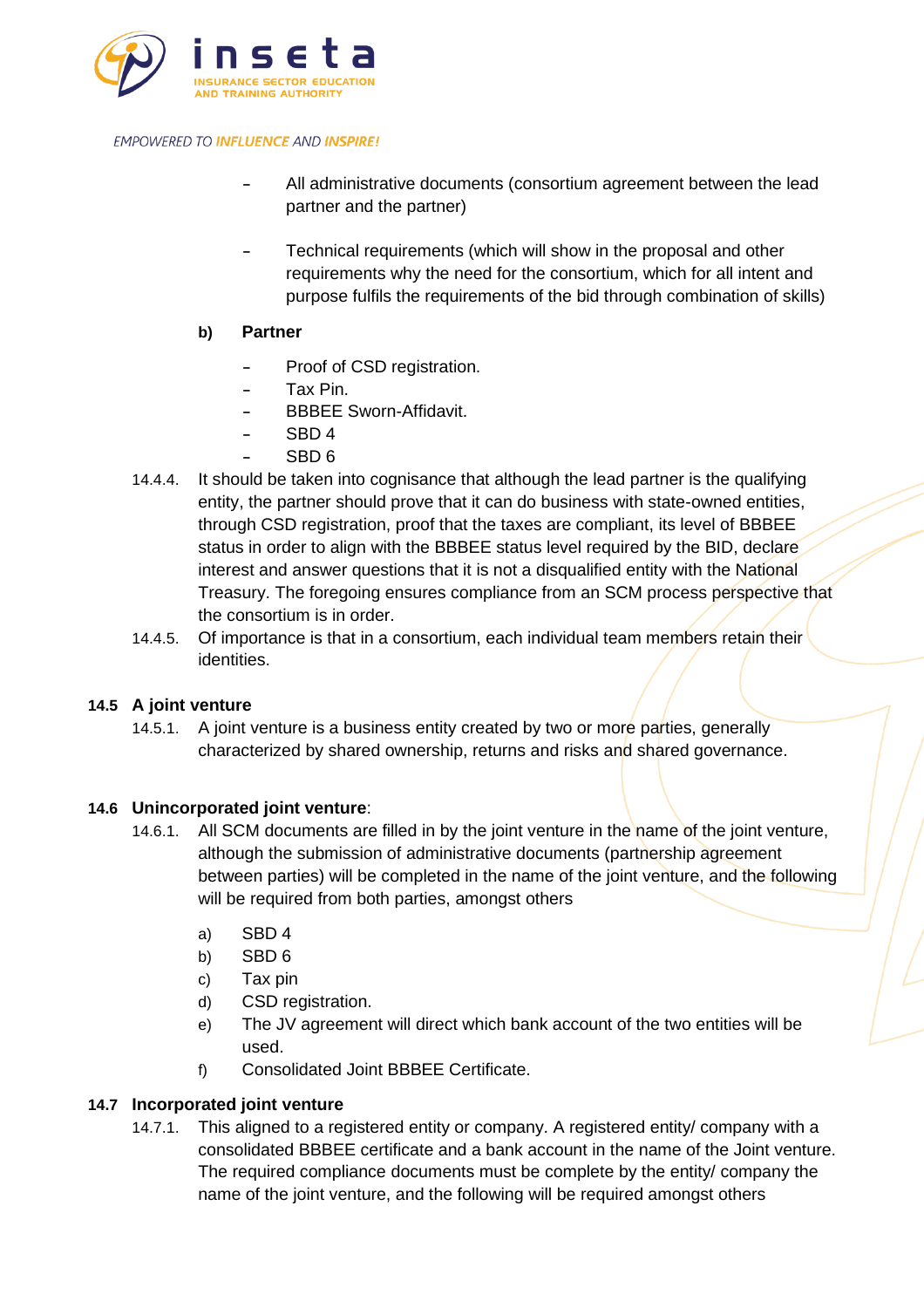

- a) SBD 4
- b) SBD 6
- c) Tax pin
- d) CSD registration.
- e) The JV agreement will direct which bank account of the two entities will be used.
- f) Consolidated Joint BBBEE Certificate.
- 14.7.2. A person will not be awarded points for B-BBEE status level if it is indicated in the bid documents that such a bidder intends sub-contracting more than 25% of the value of the contract to any other enterprise that does not qualify for at least the points that such a bidderqualifies for, unless the intended Sub-contractor is an EME that has the capacity and the ability to execute the sub-contract.
- **14.8** A person awarded a contract may not sub-contract more than 25% of the value of the contractto any other enterprise that does not have equal or higher B-BBEE status level than the person concerned, unless the contract is sub-contracted to an EME that has the capacity andthe ability to execute the sub-contract.

# **15. COMMUNICATION**

**15.1** Respondents are warned that a response will be disqualified should any attempt be made bya bidder either directly or indirectly to canvass any officer(s) or employees of INSETA in respect of BID process, between the closing date and the date of the award of the business.

All enquiries relating to this BID should be emailed *three days before the closing date.*

# **16. CONDITIONS TO BE OBSERVED WHEN BIDDING**

**16.1** The organization does not bind itself to accept the lowest or any BID, nor shall it be responsible for or pay any expenses or losses which may be incurred by the bidder in the preparation and delivery of his BID submission. The organization also reserves the right to withdraw or cancel the BID at any stage.

No BID shall be deemed to have been accepted unless and until a formal contract / letter of award is prepared and executed.

The competitive shall remain open for acceptance by the Organization for a period of **120 days** from the closing date of the BID Enquiry.

INSETA reserves the right to:

- **16.2** Not evaluate and award a bid that do not comply strictly with this BID document.
- **16.3** Make a selection solely on the information received in the Bid Document and Enter into negotiations with any one or more of preferred bidder(s) based on the criteria specified in theterms of reference.
- **16.4** Contact any bidder during the evaluation process, in order to clarify any information, withoutinforming any other bidders. During the evaluation process, no change in the content of the BID shall be sought, offered or permitted.